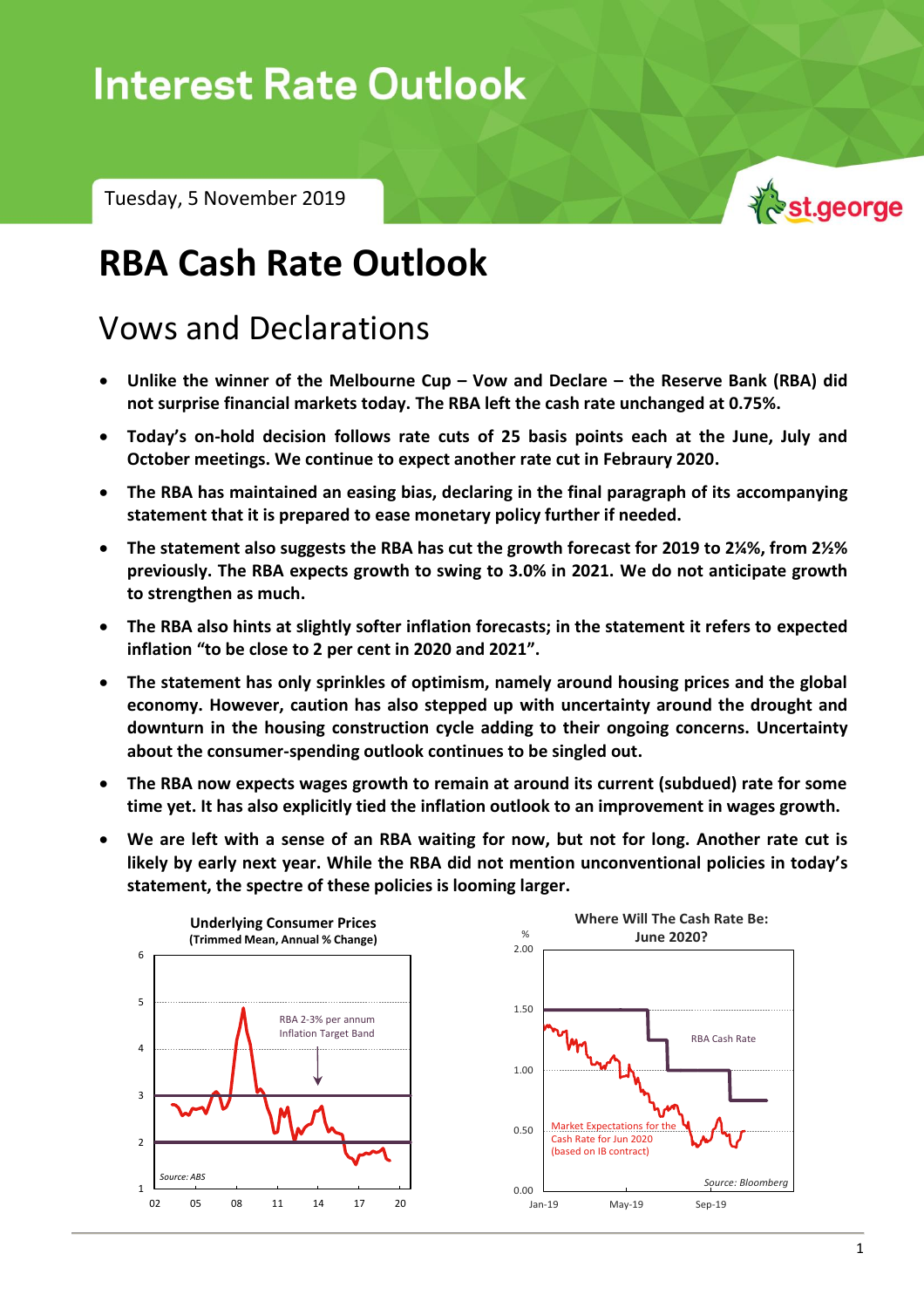Unlike the winner of the race that stops the nation, the Reserve Bank (RBA) did not surprise financial markets today. The RBA left the cash rate unchanged at 0.75%. This decision is in line with widely-held expectations. Interest-rate markets had only attached a 5% chance of a move.

Today's on-hold decision follows rate cuts of 25 basis points each at the June, July and October meetings. We expect another rate cut in Febraury 2020 with some risk the cut comes sooner in December. The RBA has maintained an easing bias, declaring in the final paragraph of its accompanying statement that it is prepared to ease monetary policy further if needed.

The statement suggests the RBA has cut the growth forecast for 2019 to 2¼%, from 2½% previously expected in the August Statement on Monetary Policy (SoMP). The RBA then expects growth to swing to 3.0% in 2021. Our forecasts are softer than that of the RBA's. The RBA's current growth forecast of 2.8% in 2020, which was adopted in August, is likely to be retained in Friday's SoMP.

The RBA again described the Australian economy as being at a "gentle turning point". We also think the worst is behind us, but we are not anticipating activity to strengthen as much as the RBA suggests. We expect growth to be at 2.7% in 2021, from 2.3% expected this year.

The RBA also hints at slightly softer inflation forecasts; in the statement it refers to expected inflation "to be close to 2 per cent in 2020 and 2021". The August SoMP slated underlying and headline inflation at 1.9% for 2020 and 2.1% for 2021.

The RBA expects growth to be supported by:

- The low level of interest rates
- Recent tax cuts
- Ongoing spending for infrastructure
- The upswing in housing prices in some markets
- A brighter outlook for the resources sector

However, the RBA remains cautious about the outlook for consumer spending. It again has repeated its mantra that the main domestic uncertainty continues to be the outlook for consumption. After yesterday's soggy retail-spending figures, few economists would disagree. The RBA statement added two more uncertainties – the effects of the drought and the evolution of the housing construction cycle.

There were some sprinkles of optimism and they came from the RBA characterising the cycle in housing prices as an "upswing", which is new. On the global economy, the RBA also inserted a new sentence to note that expectations of further easing around the world have generally "been scaled back over the past month and financial market sentiment has improved a little". However, the RBA has continued to characterise the risks to the outlook for the global economy as "tilted to the downside".

While inflation continues to be the RBA's guiding north star, wages inflation and the labour market continue to be very important. The RBA underscores this importance in today's statement by tying the inflation outlook explicitly to the wages outlook.

The RBA seems less assured that wages growth will gradually rise and improve as it did earlier this year (as recently as August). The RBA highlights that "wages growth remains subdued and is expected to remain at around its current rate for some time". The RBA adds that "a further gradual lift in wages growth…is needed for inflation to be sustainably within the 2-3 per cent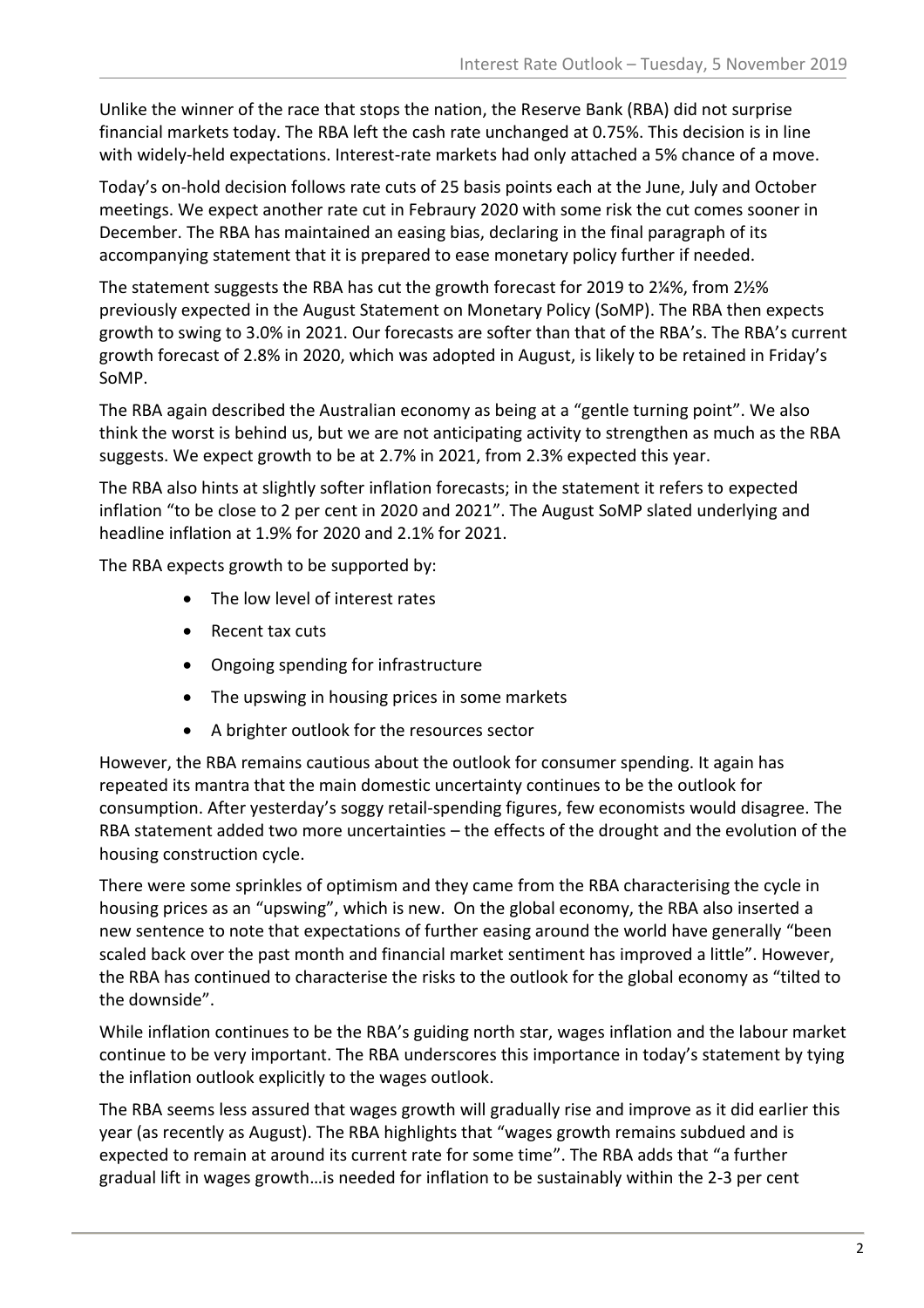target range".

The RBA in its final paragraph refers to "global developments" and the "evidence of spare capacity in the Australian economy" as reasonable reasons to expect an extended period of low interest rates in order to reach full employment and achieve the inflation target. The statement concluded with the final sentence identical to the last statement in October; one in which the RBA will continue to monitor developments, including in the labour market, and stands "prepared to ease policy further if needed".

In our opinion, the RBA's reference to monitoring developments is a signal that there is no rush to cut the cash rate again as soon as December.

There was no mention of the possible use of QE or other unconventional policy tools. The RBA appears comfortable to sit and wait for now. Interest-rate markets are attaching a probability of 17% to a rate cut next month (down from a high of 90% on October 10) and a 47% chance of a rate cut by February 2020 (down from a high of 127% over October 7-10). The improved trade relations between the US and China and the strengthening recovery in dwelling prices has likely assisted in shaving the odds of another rate cut at these meetings in December 2019 and February 2020.

#### **Implications and the Outlook**

The RBA is clearly hoping for an improvement in economic activity, which will lead to a falling unemployment rate. These outcomes will assist the RBA in achieving the broader goal of bringing inflation back towards its 2 to 3% target.

Both domestic and international developments are frustrating the progress towards the RBA's aims.

Domestically, the key risk is the ongoing restraint in spending by the consumer, under the weight of slow wage growth and high household debt. There are few signs of a meaningful pick up in consumer spending to date, despite a boost to incomes from tax rebates and rate cuts from the middle of this year. Households appear to be choosing to repair their balance sheets. However, the ongoing recovery in dwelling prices, lower mortgage rates and the tax boost should eventually bring about a modest improvement.

Internationally, uncertainty is lingering amid the ongoing trade conflict and other geopolitical risks, despite some improvement in recent weeks from a likely phase 1 deal between the US and China.

Moreover, the current below trend rate of growth suggests that the unemployment rate continues to be at risk of moving higher and further away from the RBA's estimate of full employment.

Without further tangible signs of improvement it would seem likely that the RBA would provide further monetary policy support. We are expecting another rate cut early next year, in February, to 0.50%.

At this point, there will be increasing talk of other ways the RBA can support the economy, such as unconventional monetary policy measures. These are likely to include quantitative easing in the form of government bond purchases to bring down long-term interest rates. QE can also help weaken the currency, which is another important way easing policy effects economic activity.

> **Besa Deda, Chief Economist** Ph: 02-8254-3251